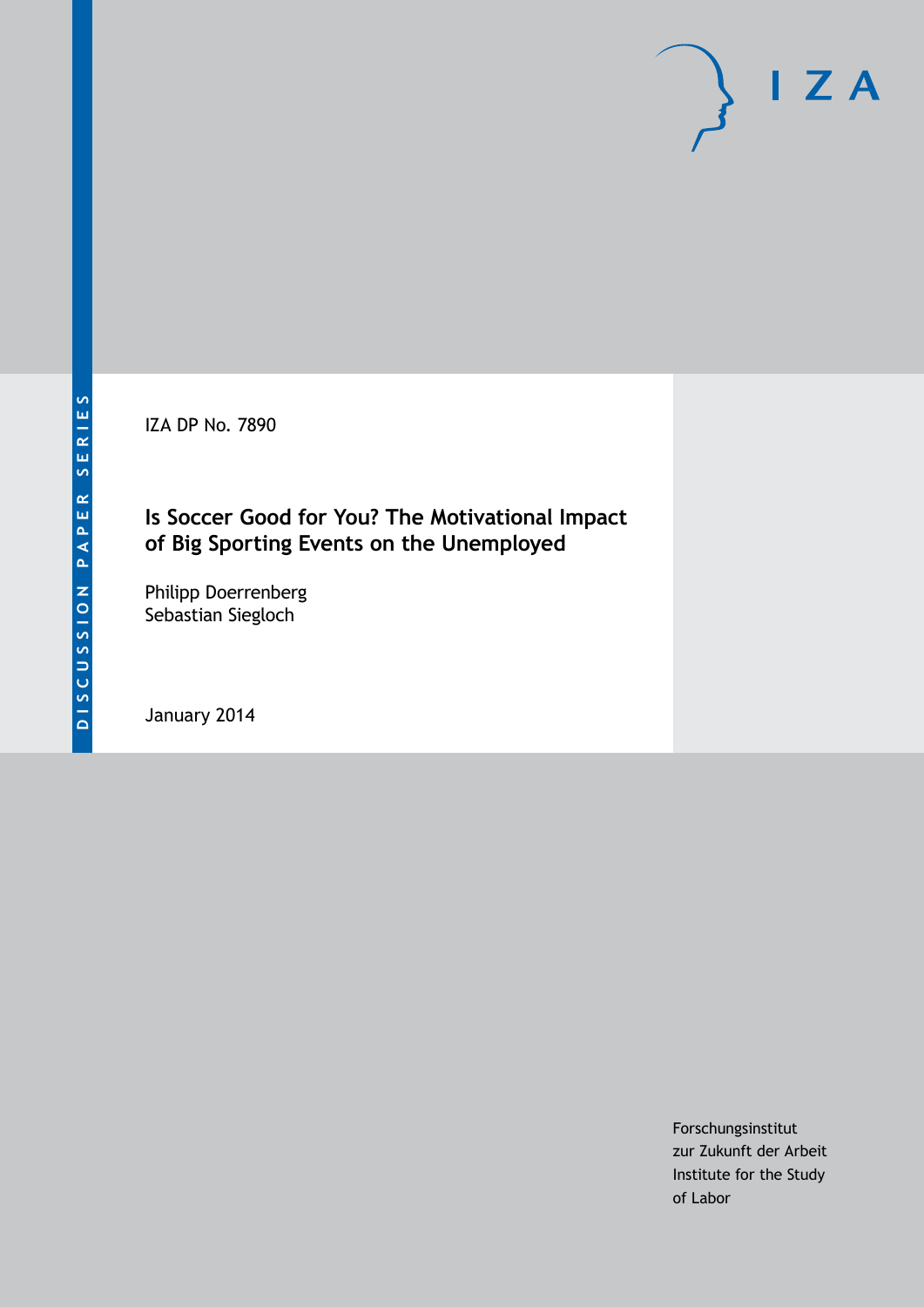# **Is Soccer Good for You? The Motivational Impact of Big Sporting Events on the Unemployed**

### **Philipp Doerrenberg**

*Centre for European Economic Research (ZEW), CGS, University of Cologne and IZA*

#### **Sebastian Siegloch**

*IZA and University of Cologne*

Discussion Paper No. 7890 January 2014

IZA

P.O. Box 7240 53072 Bonn Germany

Phone: +49-228-3894-0 Fax: +49-228-3894-180 E-mail: [iza@iza.org](mailto:iza@iza.org)

Any opinions expressed here are those of the author(s) and not those of IZA. Research published in this series may include views on policy, but the institute itself takes no institutional policy positions. The IZA research network is committed to the IZA Guiding Principles of Research Integrity.

The Institute for the Study of Labor (IZA) in Bonn is a local and virtual international research center and a place of communication between science, politics and business. IZA is an independent nonprofit organization supported by Deutsche Post Foundation. The center is associated with the University of Bonn and offers a stimulating research environment through its international network, workshops and conferences, data service, project support, research visits and doctoral program. IZA engages in (i) original and internationally competitive research in all fields of labor economics, (ii) development of policy concepts, and (iii) dissemination of research results and concepts to the interested public.

IZA Discussion Papers often represent preliminary work and are circulated to encourage discussion. Citation of such a paper should account for its provisional character. A revised version may be available directly from the author.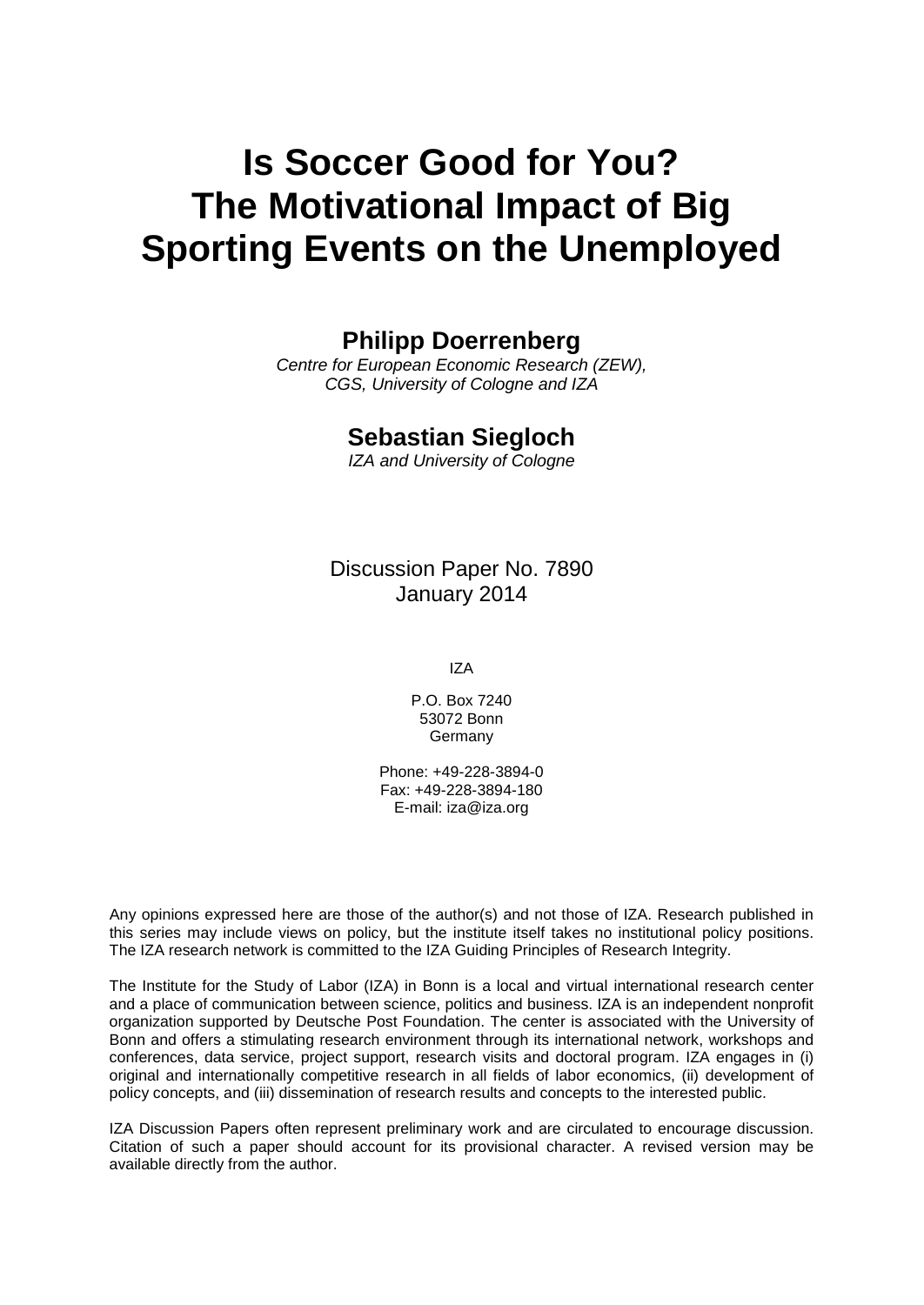IZA Discussion Paper No. 7890 January 2014

## **ABSTRACT**

## **Is Soccer Good for You? The Motivational Impact of Big Sporting Events on the Unemployed**

We examine the effect of salient international soccer tournaments on the motivation of unemployed individuals to search for employment using the German Socio Economic Panel 1984-2010. Exploiting the random scheduling of survey interviews, we find significant effects on motivational variables such as the intention to work or the reservation wage. Furthermore, the sporting events increase perceived health as well as worries about the general economic situation.

JEL Classification: D8, J2, J6

Keywords: sporting events, soccer, unemployment, well-being

Corresponding author:

Sebastian Siegloch IZA P.O. Box 7240 53072 Bonn Germany E-mail: [siegloch@iza.org](mailto:siegloch@iza.org)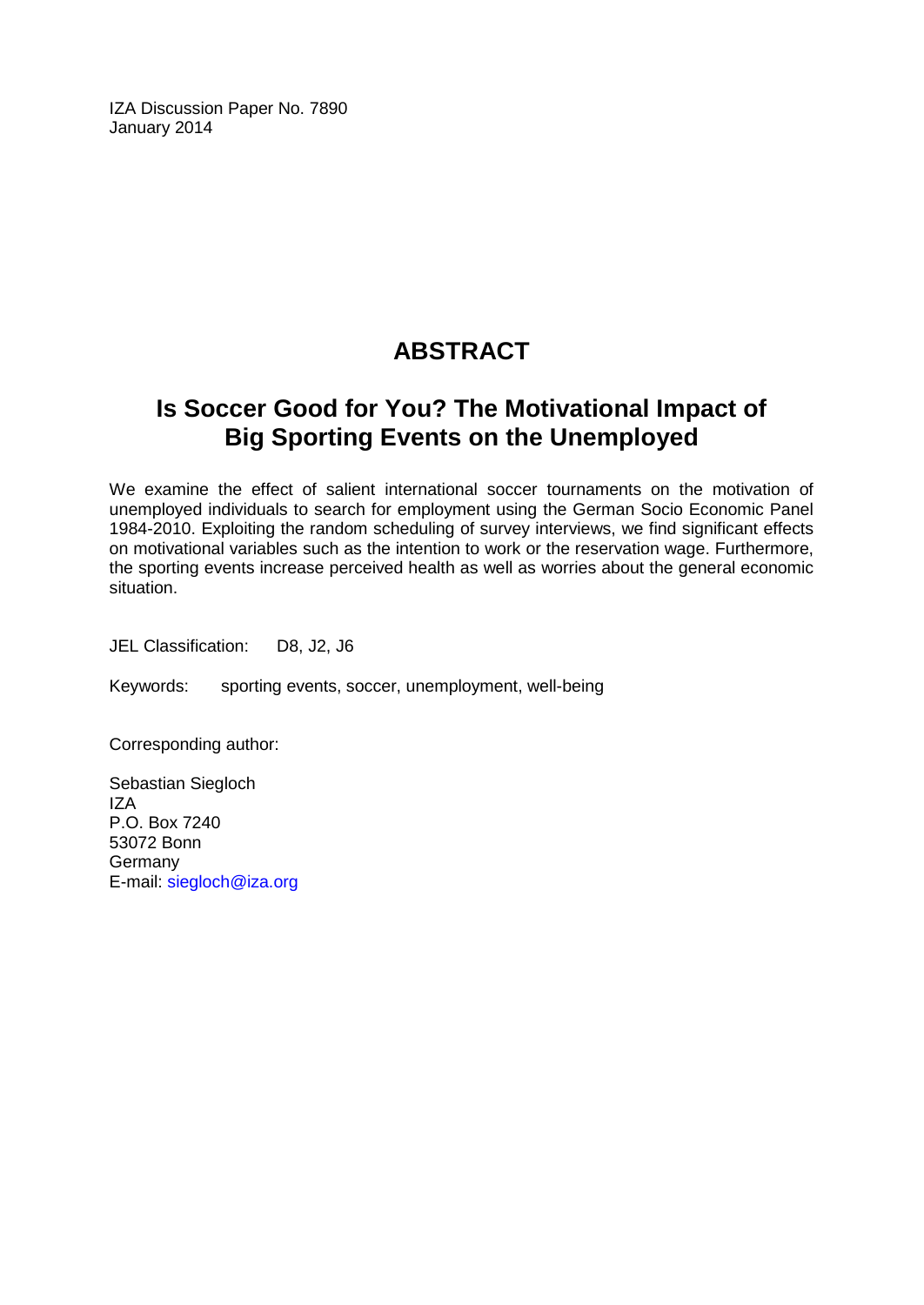## 1 Introduction

Professional international soccer tournaments such as the FIFA World Cup or the UEFA Euro Cup attract enormous attention in many countries. Germany is one country in which these soccer tournaments are especially salient: media coverage is very high during the tournaments and a substantial share of the population is presumably affected and excited by the sporting event.<sup>[1](#page-3-0)</sup> This excitement is likely to translate into emotional cues [\(Kavetsos and Szymanski, 2010;](#page-10-0) [Card and Dahl, 2011\)](#page-10-1), which in turn may have an effect on economic variables. Various studies confirm that soccer events have economic effects. For example, [Dohmen et al.](#page-10-2) [\(2006\)](#page-10-2) employ telephone surveys in Germany before and after the 2006 World Cup to find that the "seemingly irrelevant" tournament had an effect on economic perceptions and expectations. [Edmans et al.](#page-10-3) [\(2007\)](#page-10-3) report significant effects of soccer games on stock market returns and [Lozano](#page-11-0) [\(2011\)](#page-11-0) finds that workers in the US adjust their labor supply during FIFA World Cup tournaments.[2](#page-3-1)

We use the German Socio Economic Panel (SOEP), 1984 – 2010, to examine the effect of the Euro Cup and the World Cup on the motivation of unemployed individuals to search for employment and on measures of well-being and economic expectations. Our identification strategy rests on the fact that there are no individual characteristics that determine when a participant is interviewed. In other words, we exploit that survey interviews are randomly scheduled within the interviewing period. After conditioning on potentially confounding seasonal effects including a full set of month fixed effects, our approach allows the comparison of individuals who are interviewed before a tournament (control group) to those who are interviewed afterwards (treated group) within one tournament year. Our estimates represent a causal relationship as long as there is no selection into the treated group driven by unobserved factors.

Our results indicate that the unemployed are affected by the soccer tournaments along many dimensions. We show that respondents who are interviewed after a tournament have an increased motivation to work but, at the same time, request higher reservation wages. Furthermore, the sporting events increase the perceived health status as well as worries about the general economic situation. We also find effects on the subjective well-being of men. Placebo effects, for which we estimate the same regression models but for non-tournament years, support our identification strategy.

<span id="page-3-0"></span><sup>&</sup>lt;sup>1</sup>For example, when Germany and Spain played in the semi-final of the 2010 World Cup, approximately 31 million Germans watched the game on television [\(FIFA, 2010\)](#page-10-4).

<span id="page-3-1"></span><sup>2</sup>Several other studies find effects of soccer and sporting events on stock markets [\(Scholtens and Peen](#page-11-1)[stra, 2009;](#page-11-1) [Kaplanski and Levy, 2010;](#page-10-5) [Ehrmann and Jansen, 2012\)](#page-10-6), labor market outcomes [\(Thoursie,](#page-11-2) [2004\)](#page-11-2), college grades [\(Lindo et al., 2012\)](#page-10-7), and violence [\(Gantz et al., 2006;](#page-10-8) [Rees and Schnepel, 2009;](#page-11-3) [Card and Dahl, 2011\)](#page-10-1).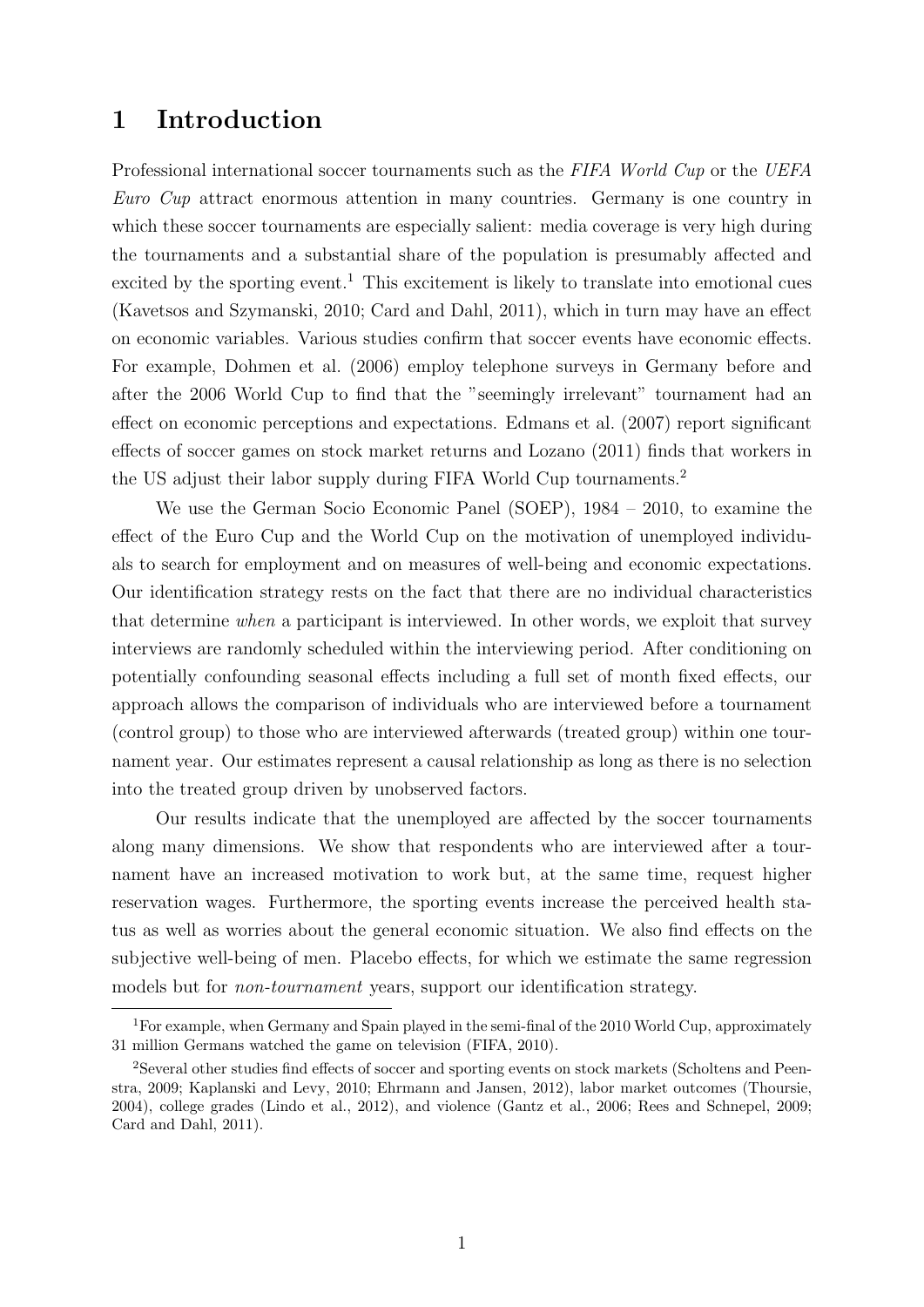### 2 Empirical Strategy

Data and Sample Our main data source is the representative and annually conducted German Socio Economic Panel [\(SOEP, 2011\)](#page-11-4). We rely on all available waves that were carried out during a year in which either a FIFA World Cup or UEFA Euro Cup was held,<sup>[3](#page-4-0)</sup> leaving us with 14 waves between 1984 and 2010. We are solely interested in unemployed individuals and exclude all participants from our sample who indicated to be employed. Summary statistics are presented in Table [A.1](#page-12-0) in the Appendix.

Main Variables The main explanatory variable, labeled *treatment*, is a dummy that is "one" if a participant is interviewed after a tournament in a given year and "zero" if before. We exclude all respondents who are interviewed during a tournament. Data on the exact dates of the tournaments were collected from the websites of the FIFA and UEFA.

We study the effects on two sets of dependent variables, to which we refer as motivational variables and well-being variables. The motivational variables comprise variables that are likely to be relevant for the decision of an unemployed person to start or continue looking for a job. Variable Intention indicates when a respondent plans on working again. It combines two questions from the survey: first, whether a respondent generally plans to work again; and second, if yes, when he intends to start looking for employment. The variable is measured on a 5-point scale (Coding: 0: "never", 1: "in more than 5 years", 2: "in 2 to 5 years", 3: "within the next year", 4: "asap"). We further examine what type of job someone is interested in (dummy variable type of work indicating "full time"), the perceived difficulty to find a job (variable difficulty with 1: "virtually impossible" to 3: "easy") and the logged number of desired working hours. Finally, reservation indicates the logged and deflated "monthly salary at which someone would take a job".<sup>[4](#page-4-1)</sup>

The well-being variables include satisfaction and health variables. Life satisfy measures life satisfaction in general on an eleven-point scale (10: "highest satisfaction") and health status indicates the perceived health status on a five-point scale (1: "bad" to 5: "very good"). We also examine the effect on pers. worries and gen. worries. The former depicts "worries about personal finances" and the latter measures "worries about economic development in general" (Coding for both variables: 1: "very concerned" to 3: "no worries at all").

<span id="page-4-0"></span><sup>3</sup>Both tournaments take place every four years. The first World Cup in our sample was held in 1986, the first Euro Cup in the data was in 1984.

<span id="page-4-1"></span><sup>&</sup>lt;sup>4</sup>We top- and bottom-coded this variable by excluding the lower and upper one percentiles due to a few unreliable responses.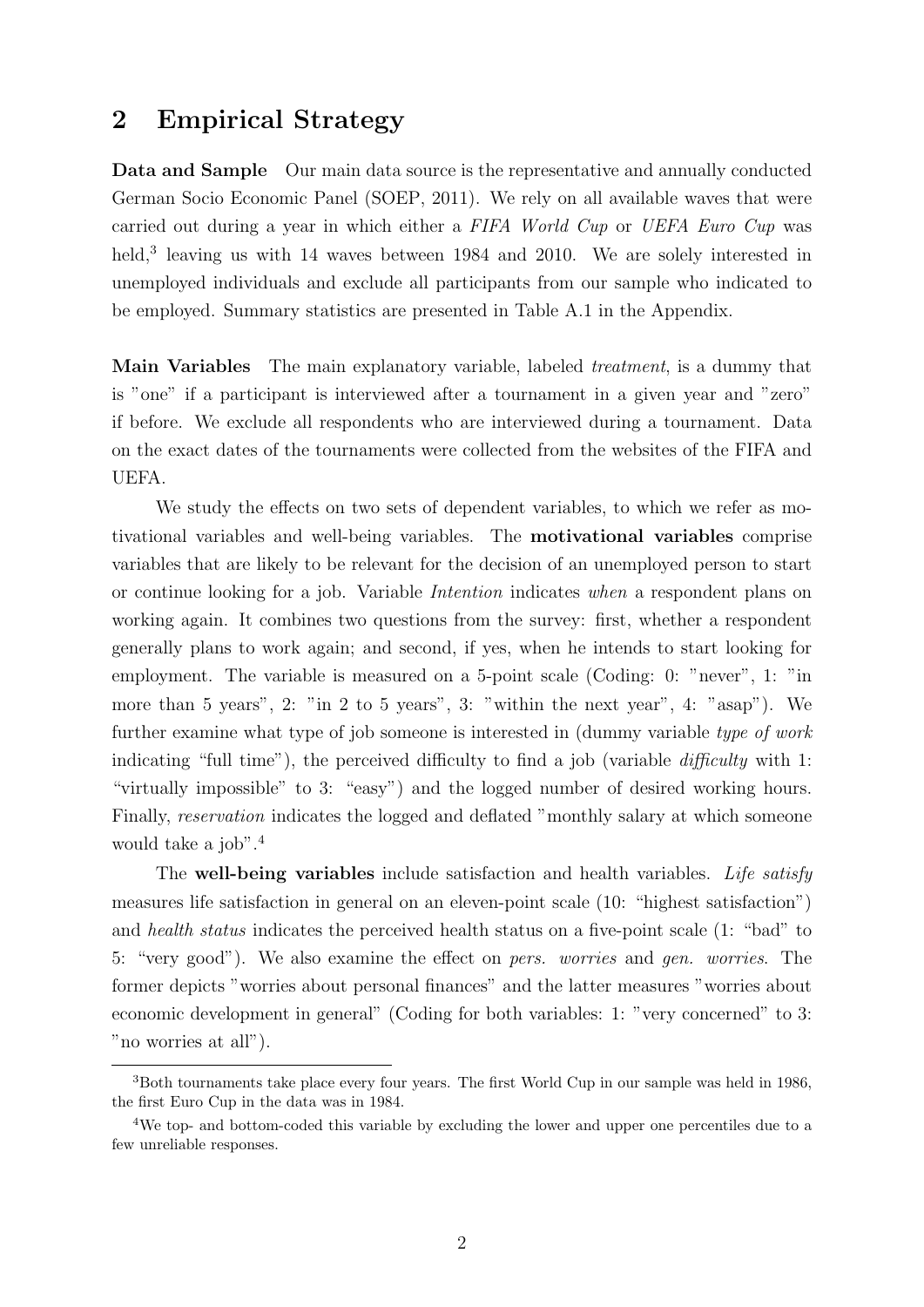Regression Model To identify the effect of soccer tournaments on our dependent variables, we estimate the following regression model:

<span id="page-5-0"></span>
$$
Y_{i,s,m,t} = \alpha + \beta \times T_{i,s,m,t} + \delta \times UR_{s,m,t} + W_{s,m,t} + H_{s,m,t} + \lambda_m + \mu_t + \epsilon_{i,s,m,t}, \quad (1)
$$

where subscripts indicate a person  $i$  who is surveyed in federal state  $s$  during the  $m$ -th month of year t.  $Y$  is one of the dependent variables and  $T$  is the treatment dummy. Our coefficient of interest is  $\beta$  and  $\epsilon$  is an error term.

Identification Equation [1](#page-5-0) is estimated utilizing OLS where standard errors are clus-tered by individuals.<sup>[5](#page-5-1)</sup> Our identification strategy exploits the fact that interviewing dates are random in the sense that there are no individual characteristics which determine at which point during the survey interviewing period a person is surveyed.<sup>[6](#page-5-2)</sup> However, the soccer tournaments are held during the early summer months (between May and July) making it likely that the results of simply regressing  $Y$  on  $T$  are confounded by seasonal effects. For example, work motivation or life satisfaction may be higher during late summer, i.e., after a tournament, than in the months before. We take several steps to combat this possible threat to identification. First, we include a full set of month fixed effects,  $\lambda$ , in order to control for any effects which are specific to certain months. This accounts for any systematic differences in the levels of, for example, motivation between months within one year. Second, we condition on vector  $W$ , which contains local (federal state-level) weather variables at the interview day. Third, we control for the monthly unemployment rate  $UR$  in state s. Fourth, we include variables measuring the days until the beginning of the summer high school holidays and the days since the end of the holidays, as well as a dummy taking "1" during holidays (all in vector  $H$ ).<sup>[7](#page-5-3)</sup> We only exploit within year variation by including a full set of year fixed effects  $\mu_t$  which control for year specific characteristics and time trends.

Summing up our identification strategy, we argue that random scheduling of interview dates, along with conditioning on a set of seasonal variables, allows the comparison of survey participants who are interviewed after a tournament to those who are interviewed

<span id="page-5-1"></span><sup>5</sup>Robustness checks, in which we re-estimate all regressions with ordered probit models that are more capable of accounting for the categorical nature of some dependent variables, leave the results qualitatively unaffected.

<span id="page-5-2"></span><sup>&</sup>lt;sup>6</sup>This is confirmed by scientists administrating the SOEP. The interviewing period lasts from January to December, yet 99% of all interviews are conducted by September of each year.

<span id="page-5-3"></span><sup>&</sup>lt;sup>7</sup>The rationale is that people might be in a better mood during or shortly after/before school holidays. In Germany, the 16 federal states set the dates for the school holidays implying that the holidays start at different points of times in different federal states. The weather variables are second-order polynomials of temperature, rainfall and sunshine hours and come from the National Meteorological Service of Germany (Deutscher Wetterdienst, DWD). Unemployment data are retrieved from the Federal Employment Agency (Bundesagentur für Arbeit: "Amtlichen Nachrichten der Bundesagentur für Arbeit") and holiday dates are obtained from statistics of the federal states.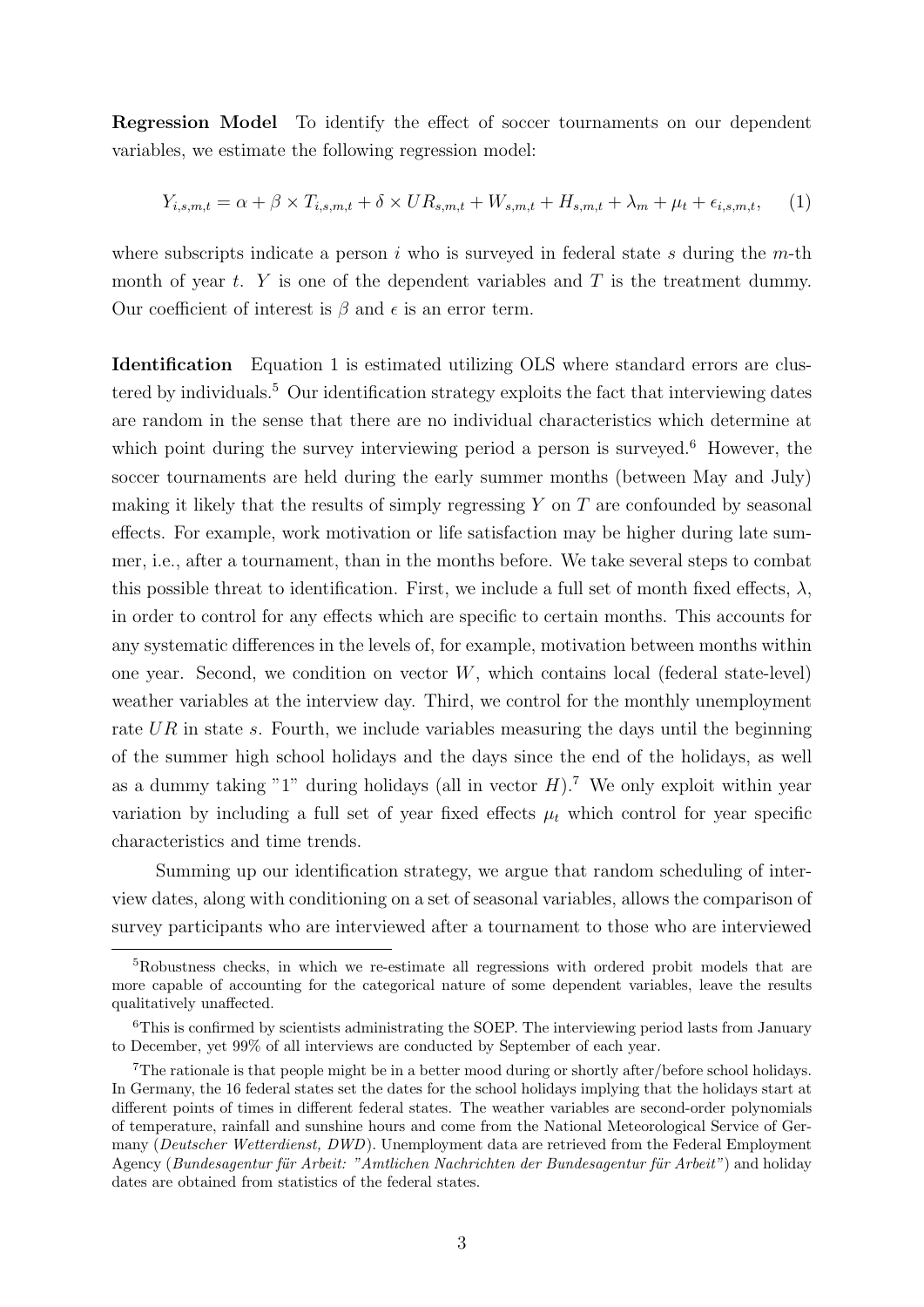before.<sup>[8](#page-6-0)</sup> Identification is supported by additionally conducting placebo tests where we estimate the same regression model but for non-tournament years. The treatment variable in these placebo tests is based on the date of the tournament in the respective subsequent tournament year. For example, suppose in year t the tournament took place between May 20th and June 10th. For the placebo tests, we use the non-tournament year  $t-1$  and treat somebody as treated if she is interviewed after June 10th of year  $t - 1$ .

### 3 Results

In this section, we present our results separately for our two sets of dependent variables: motivational (section [3.1\)](#page-6-1) and well-being [\(3.2\)](#page-8-0) variables.

#### <span id="page-6-1"></span>3.1 Motivational Variables

Table [1](#page-7-0) displays the coefficients of interest for the motivational variables. Models I to V present several specifications for each of the dependent variables: intention when to work again (I), perceived difficulty to find a job (II), reservation wage (III), desired working hours (IV) and the willingness to work full-time (V).

Panel A is our baseline estimate following equation [1.](#page-5-0) The soccer tournament has a positive and statistically significant effect on all motivational variables except the number of desired working hours. Treated survey respondents have a higher motivation to start searching for a job again (Model I) and to work full-time rather than part-time (V). They also seem to be more confident in the sense that the perceived difficulty of finding a new job decreases (II). An increased level of confidence might also explain that their reservation wage increases (III).<sup>[9](#page-6-2)</sup> Note that the results are economically significant as well. For example, being interviewed after a tournament increases the intention to work full-time by 24.9 percentage points.

In Panel B, we include several covariates to the regressions (skill level, gender, age, marital status). All coefficients remain positive and significant except for the "perceived difficulty of finding a job" (II). Panels C and D examine heterogeneous effects with respect to gender and age. In line with expectations, we find that women seem to be less affected by the soccer tournaments. The reservation wage remains positive but is significantly smaller than for men (III). Interestingly, model V depicts that the tournament effect for treated women on the willingness to work full time is smaller and even negative. Intuitively, we find that the intention to work again decreases in age. We further estimate

<span id="page-6-2"></span><span id="page-6-0"></span> $8$ Schüller [\(2012\)](#page-11-5) examines the effect of the 9/11 terrorist attacks using a comparable approach.

<sup>9</sup>We also estimated the effect on a dummy variable that indicates if a respondent could accept a suitable job immediately. The results are positive and significant in all specifications and therefore in line with our reported variable intention.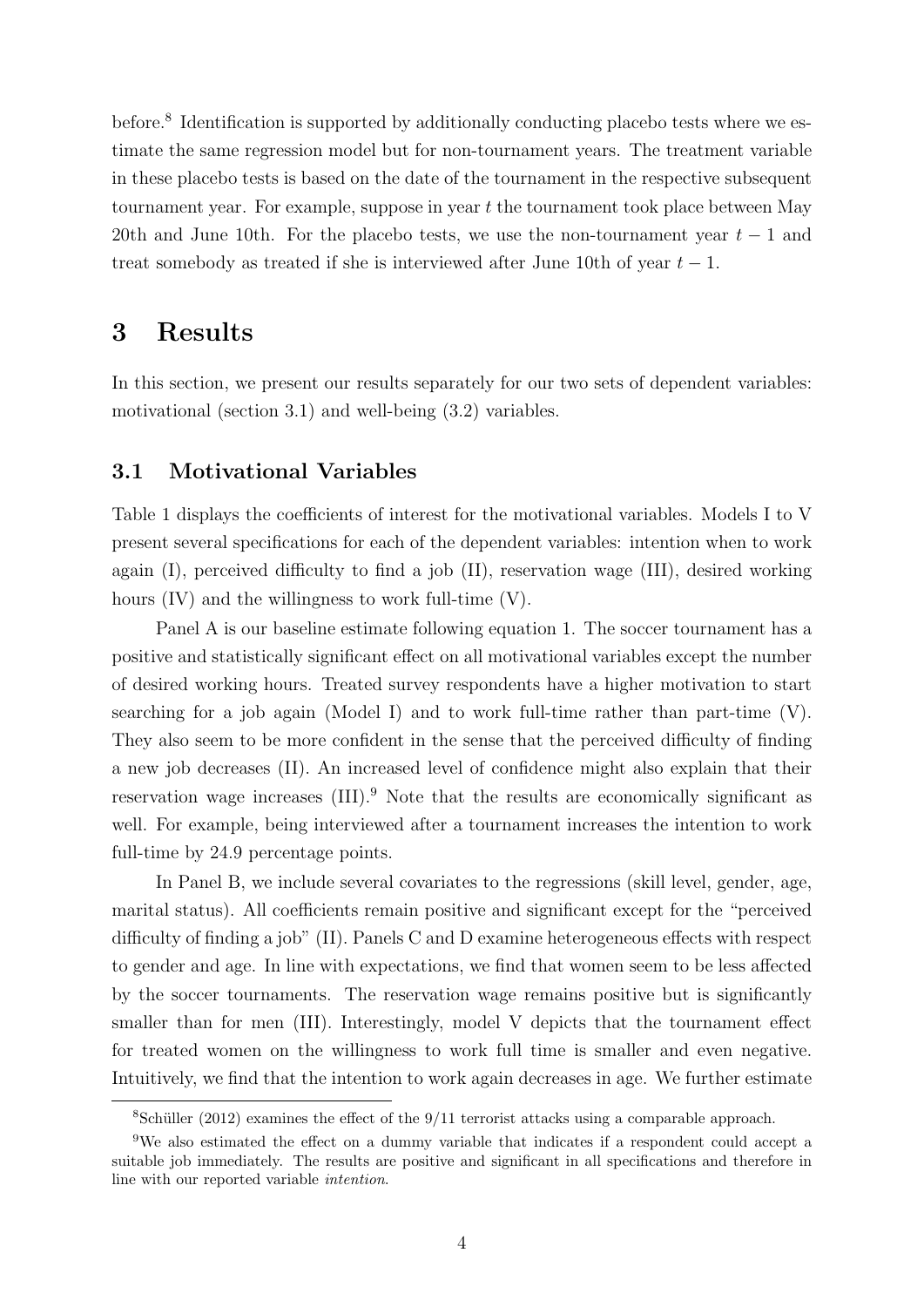significant (negative) heterogeneous effects with respect to age for the perceived difficulty to find a job. We also tested for heterogeneous effects with respect to the skill level of the unemployed and found that the effects of the tournaments exist for unemployed of all skill levels (results not reported). Note that this tests also rules out the possibility that our estimates are only driven by high-skilled unemployed who might have postponed their search effort to after the tournament.

In Panel E, where we only use West German data, the results are very similar to the baseline specification. The placebo tests for the non-tournament years, displayed in Panel F, yield very small coefficients that are not distinguishable from zero in a statistical sense. This suggests that we are able to account for potential seasonal confounders and, along with the positive coefficients for the treatment years, that we are able to identify the effect of soccer tournaments.

<span id="page-7-0"></span>

| Model:                       | T           | $\mathbf{H}$    | III         | IV          | V              |  |  |  |
|------------------------------|-------------|-----------------|-------------|-------------|----------------|--|--|--|
| Panel                        | intention   | diffic find job | reservation | hours       | work full-time |  |  |  |
| A. Baseline                  |             |                 |             |             |                |  |  |  |
| treat                        | $0.819***$  | $0.149**$       | $0.508***$  | 0.147       | $0.249***$     |  |  |  |
|                              | (0.157)     | (0.071)         | (0.067)     | (0.2)       | (0.052)        |  |  |  |
| <b>B.</b> Including Controls |             |                 |             |             |                |  |  |  |
| treat                        | $0.380**$   | 0.018           | $0.340***$  | 0.221       | $0.091*$       |  |  |  |
|                              | (0.168)     | (0.067)         | (0.063)     | (0.17)      | (0.051)        |  |  |  |
| C. Gender Interaction        |             |                 |             |             |                |  |  |  |
| treat                        | $0.819***$  | $0.149**$       | $0.507***$  | $0.413*$    | $0.252***$     |  |  |  |
|                              | (0.157)     | (0.071)         | (0.067)     | (0.227)     | (0.051)        |  |  |  |
| $treat * female$             | $-0.116$    | 0.059           | $-0.335***$ | $-0.258***$ | $-0.319***$    |  |  |  |
|                              | (0.103)     | (0.044)         | (0.038)     | (0.087)     | (0.031)        |  |  |  |
| D. Age Interaction           |             |                 |             |             |                |  |  |  |
| treat                        | $0.838***$  | $0.160**$       | $0.507***$  | 0.162       | $0.250***$     |  |  |  |
|                              | (0.157)     | (0.071)         | (0.067)     | (0.198)     | (0.051)        |  |  |  |
| treat $*$ mid-age            | $-0.074$    | $-0.206***$     | 0.025       | $-0.011$    | $-0.078**$     |  |  |  |
|                              | (0.087)     | (0.048)         | (0.047)     | (0.1)       | (0.037)        |  |  |  |
| treat $*$ old                | $-1.296***$ | $-0.571***$     | 0.087       | $-0.141$    | $-0.068$       |  |  |  |
|                              | (0.128)     | (0.049)         | (0.062)     | (0.127)     | (0.045)        |  |  |  |
| E. West Germany only         |             |                 |             |             |                |  |  |  |
| treat                        | $0.831***$  | $0.188***$      | $0.474***$  | $-0.058$    | $0.237***$     |  |  |  |
|                              | (0.181)     | (0.08)          | (0.075)     | (0.228)     | (0.061)        |  |  |  |
| F. Placebo Test              |             |                 |             |             |                |  |  |  |
| placebo treat                | 0.034       | $-0.013$        | 0.047       | 0.093       | 0.053          |  |  |  |
|                              | (0.154)     | (0.061)         | (0.066)     | (0.169)     | (0.053)        |  |  |  |
| Obs. (baseline)              | 11326       | 10304           | 5610        | 1139        | 9234           |  |  |  |
| Obs. (west only)             | 6594        | 5768            | 2864        | 721         | 5179           |  |  |  |
| Obs. (placebo)               | 10092       | 9526            | 4608        | 1051        | 8335           |  |  |  |

Table 1: Effects on motivational variables

OLS Regressions. Robust standard errors in parentheses are clustered for indviduals. Significance levels: ∗ < 0.10, ∗∗ < 0.05, ∗ ∗ ∗ < 0.01. Data: SOEP 1984 – 2010. The table displays the effects of soccer tournaments (treat) based on equation [1.](#page-5-0) The dependent variable is different in each model. The sample consists of unemployed individuals. All coefficients are estimated in regressions that control for year fixed effects and several seasonal effects including month fixed effects. Panel B additionally controls for demographic variables. Panel F. depicts placebo results for non-tournament years where the treatment dummy is based on the tournament date of the tournament in the respective subsequent year.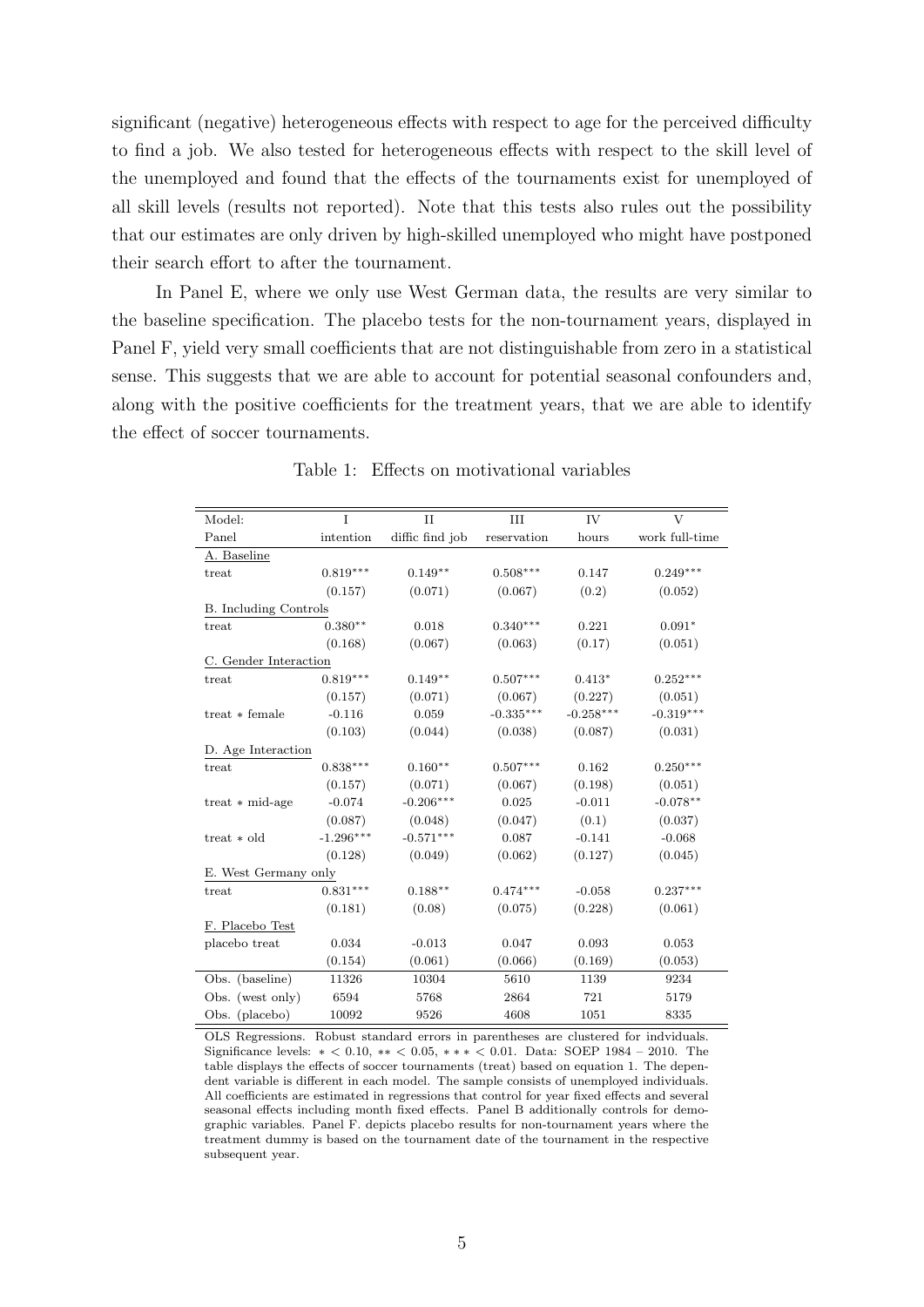#### <span id="page-8-0"></span>3.2 Well-being Variables

Table [2](#page-9-0) displays the effects of soccer tournaments on the set of well-being variables. The table is structured as the previous table with models  $I - IV$  showing the effects on different dependent variables (Life Satisfaction, Perceived Health Status, Worries about the Personal Economic Situation, Worries about the General Economic Environment), and Panels  $A - F$  showing the treatment effects of interest estimated from different regressions.

Panel A, the baseline, depicts that the tournaments have positive effects on perceived health, while life satisfaction is not significantly affected. The effect on the perceived health status is economically relevant as well: being treated increases perceived health by almost one point on the 5-point scale. We further find a negative effect on worries about the general economic situation, but no effect on the perception of the personal economic situation. This is intuitive since people usually have a better understanding of their own finances than of the general economic situation [\(Dohmen et al., 2006\)](#page-10-2). The results hold if covariates are included in Panel B.

We find negative effects of the tournaments on the subjective well-being of men (Panel A) and mid-aged individuals (D). Additionally, the positive effect on perceived health is the highest among the young and decreasing in age  $(D)$ . As before the effects are similar to the baseline when East Germany is excluded (E). The placebo tests in Panel F are again assuring since they yield no significant effects.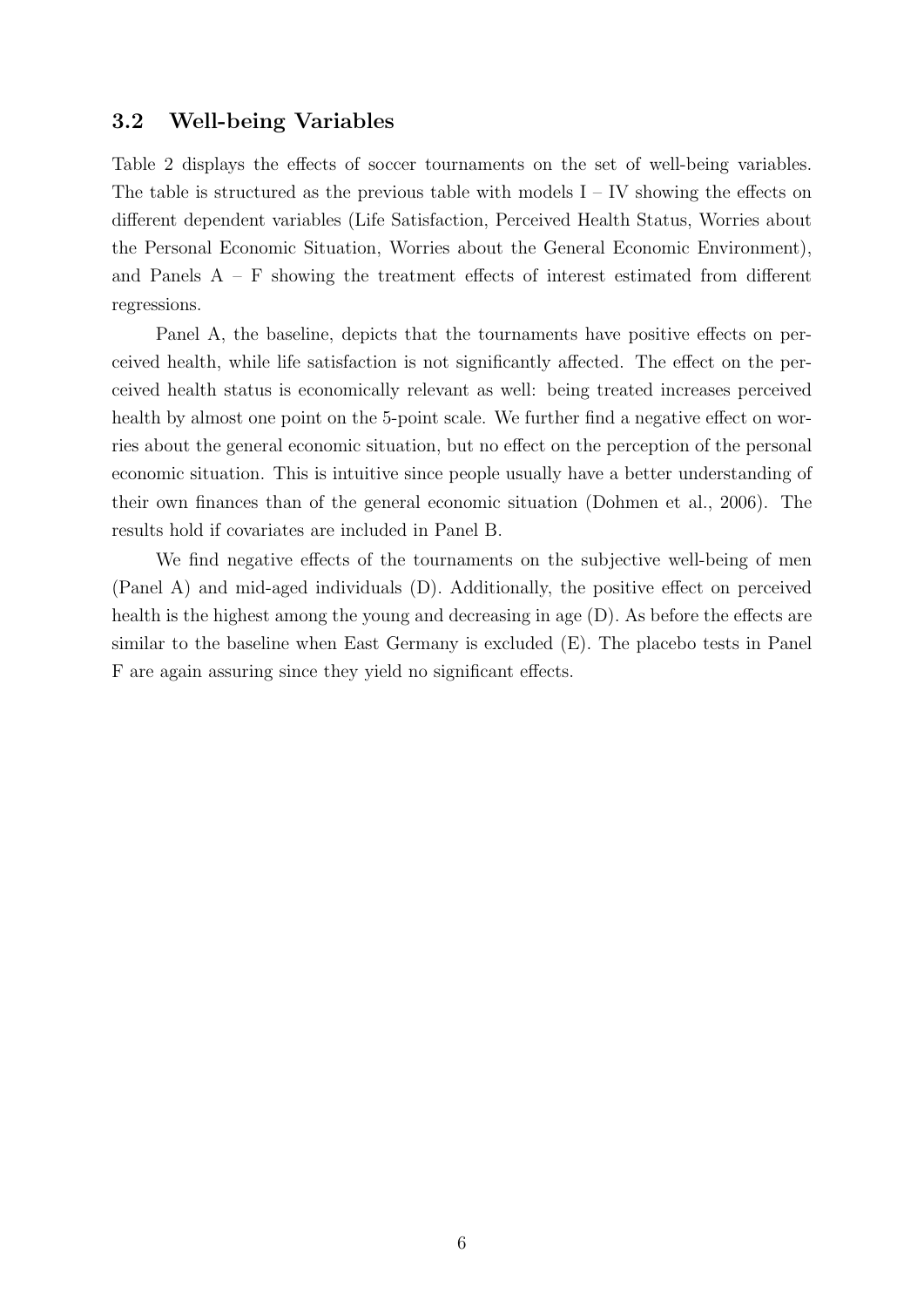<span id="page-9-0"></span>

| Model:                       | T            | $\mathbf{H}$  | III          | IV          |  |
|------------------------------|--------------|---------------|--------------|-------------|--|
| Panel                        | life satisfy | health status | pers worries | gen worries |  |
| A. Baseline                  |              |               |              |             |  |
| treat                        | $-0.771$     | $0.922***$    | 0.063        | $-0.574***$ |  |
|                              | (0.696)      | (0.118)       | (0.441)      | (0.21)      |  |
| <b>B.</b> Including Controls |              |               |              |             |  |
| treat                        | $-0.651$     | $0.705***$    | 0.173        | $-0.608***$ |  |
|                              | (0.698)      | (0.32)        | (0.453)      | (0.225)     |  |
| C. Gender Interaction        |              |               |              |             |  |
| treat                        | $-0.995*$    | $0.847***$    | 0.033        | $-0.568***$ |  |
|                              | (0.599)      | (0.139)       | (0.436)      | (0.212)     |  |
| $treat * female$             | $0.457***$   | 0.078         | 0.062        | $-0.012$    |  |
|                              | (0.143)      | (0.074)       | (0.043)      | (0.043)     |  |
| D. Age Interaction           |              |               |              |             |  |
| treat                        | $-0.613$     | $1.246***$    | 0.097        | $-0.552**$  |  |
|                              | (0.793)      | (0.262)       | (0.465)      | (0.227)     |  |
| treat $*$ mid-age            | $-0.627***$  | $-0.626***$   | $-0.138***$  | $-0.086$    |  |
|                              | (0.166)      | (0.083)       | (0.049)      | (0.053)     |  |
| $treat * old$                | $-0.057$     | $-0.766***$   | $0.106*$     | $-0.044$    |  |
|                              | (0.177)      | (0.082)       | (0.055)      | (0.051)     |  |
| E. West Germany only         |              |               |              |             |  |
| treat                        | $-0.806$     | $0.832***$    | 0.017        | $-0.499**$  |  |
|                              | (0.713)      | (0.139)       | (0.442)      | (0.223)     |  |
| F. Placebo Test              |              |               |              |             |  |
| placebo treat                | $-0.315$     | 0.049         | $-0.032$     | $-0.087$    |  |
|                              | (0.217)      | (0.113)       | (0.059)      | (0.062)     |  |
| Obs. (baseline)              | 12780        | 11918         | 12746        | 12741       |  |
| Obs. (west only)             | 7453         | 6579          | 7425         | 7421        |  |
| Obs. (placebo)               | 11438        | 9688          | 11412        | 11421       |  |

Table 2: Effects on well-being variables

OLS Regressions. Robust standard errors in parentheses are clustered for individuals. Significance levels: ∗ < 0.10, ∗∗ < 0.05, ∗ ∗ ∗ < 0.01. Data: SOEP 1984 – 2010. The table displays the effects of soccer tournaments (treat) based on equation [1.](#page-5-0) The dependent variable is different in each model. The sample consists of unemployed individuals. All coefficients are estimated in regressions that control for year fixed effects and several seasonal effects including month fixed effects. Panel B additionally controls for demographic variables. Panel F. depicts placebo results for non-tournament years where the treatment dummy is based on the tournament date of the tournament in the respective subsequent year.

### 4 Conclusion

Exploiting the random scheduling of interviewing dates in the SOEP, this paper finds that international soccer tournaments have an impact on different variables which are likely to be relevant for the decision of an unemployed person to start or continue looking for employment. We relate to a strand of literature on the impact of "seemingly irrelevant" [\(Dohmen et al., 2006\)](#page-10-2) events and provide credible empirical evidence that such factors affect important economic variables.

It is difficult to assess the persistence of our results.<sup>[10](#page-9-1)</sup> The best we can do is to include an interaction of the treatment variable with a variable measuring the number of

<span id="page-9-1"></span><sup>10</sup>Data from a year after a tournament cannot be used to assess this question as all individuals will be "treated" by then.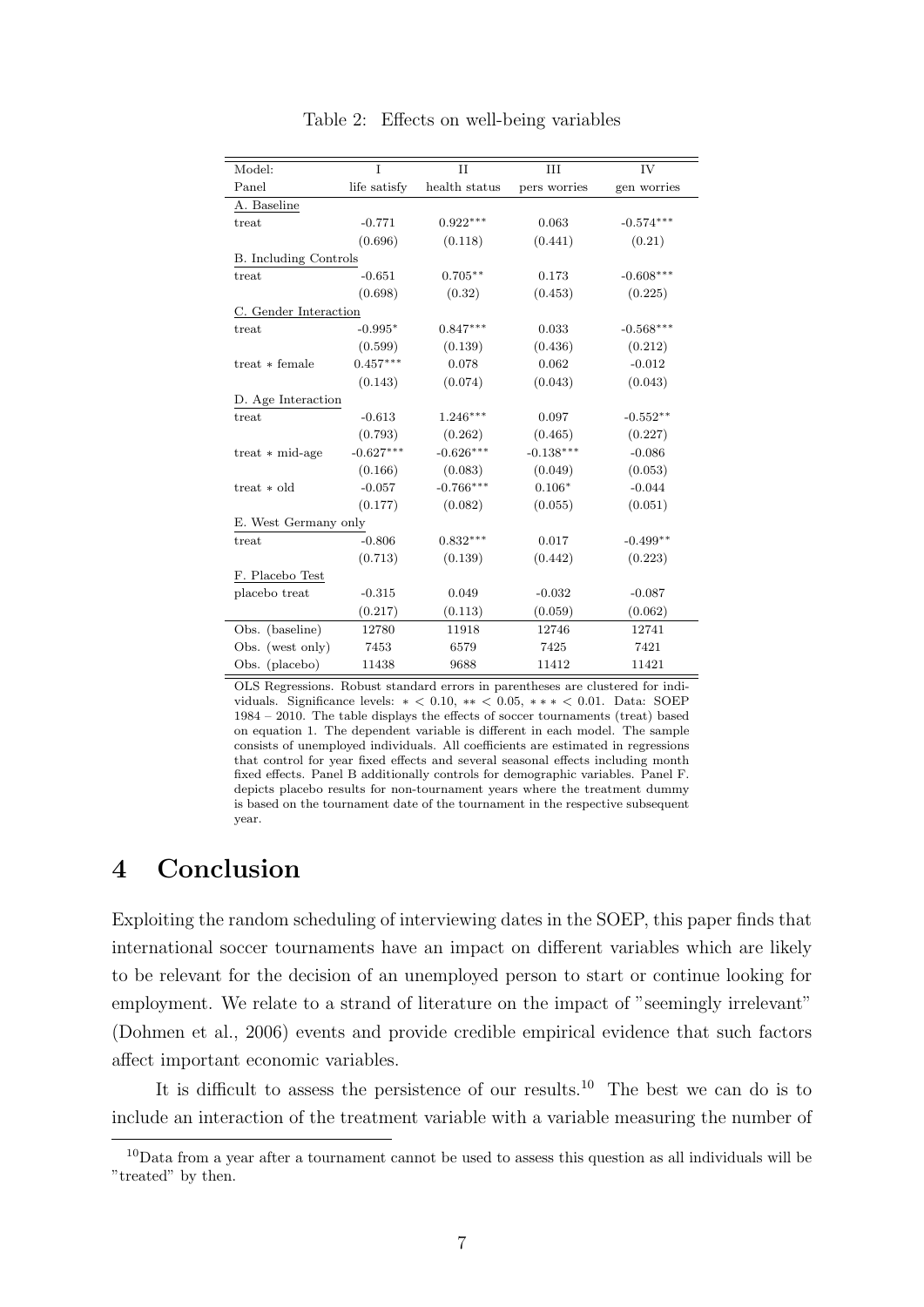days between the end of the tournament and the interview. We find that the interaction term is always insignificant and mostly points into the same direction as the treatment effect. We thus conclude that there is no evidence that our results are extremely cursory.

Acknowledgments We would like to thank the editor, an anonymous referee, Denvil Duncan, Markus Gehrsitz, Marco Giesselmann, Daniel S. Hamermesh, Andreas Peichl as well as seminar participants at IZA Bonn for helpful comments and suggestions. The usual disclaimer applies.

## References

- <span id="page-10-1"></span>Card, D. E., Dahl, G. B., 2011. Family violence and football: The effect of unexpected emotional cues on violent behavior. The Quarterly Journal of Economics 126 (1), 103— 143.
- <span id="page-10-2"></span>Dohmen, T., Falk, A., Huffman, D., Sunde, U., 2006. Seemingly irrelevant events affect economic perceptions and expectations: The FIFA world cup 2006 as a natural experiment, iZA Discussion Paper No 2275.
- <span id="page-10-3"></span>Edmans, A., Garcia, D., Norli, O., 2007. Sports sentiment and stock returns. The Journal of Finance 62 (4), 1967–1998.
- <span id="page-10-6"></span>Ehrmann, M., Jansen, D.-J., 2012. The pitch rather than the pit. Investor inattention during FIFA world cup matches, eCB Working Paper Series No 1424.
- <span id="page-10-4"></span>FIFA, 2010. Bericht ueber TV-Zuschauerzahlen bei der FIFA Fussball- Weltmeisterschaft Suedafrika 2010, online: [http://de.fifa.com/mm/document/affederation/tv/01/](http://de.fifa.com/mm/document/affederation/tv/01/47/31/11/additionalkeyresults_11-00792_101_en_de.pdf) [47/31/11/additionalkeyresults\\_11-00792\\_101\\_en\\_de.pdf](http://de.fifa.com/mm/document/affederation/tv/01/47/31/11/additionalkeyresults_11-00792_101_en_de.pdf).
- <span id="page-10-8"></span>Gantz, W., Bradley, S. D., Wang, Z., 2006. Televised NFL games, the family, and domestic violence. In: Raney, A. A., Bryant, J. (Eds.), Handbook of Sports and Media. Erlbaum, Mahwah, NJ, pp. 365—382.
- <span id="page-10-5"></span>Kaplanski, G., Levy, H., 2010. Exploitable predictable irrationality: The FIFA world cup effect on the U.S. stock market. Journal of Financial and Quantitative Analysis 45 (2), 535–553.
- <span id="page-10-0"></span>Kavetsos, G., Szymanski, S., 2010. National well-being and international sports events. Journal of Economic Psychology 31 (2), 158 – 171.
- <span id="page-10-7"></span>Lindo, J. M., Swensen, I. D., Waddell, G. R., 2012. Are big-time sports a threat to student achievement? American Economic Journal: Applied Economics 4 (4), 254—274.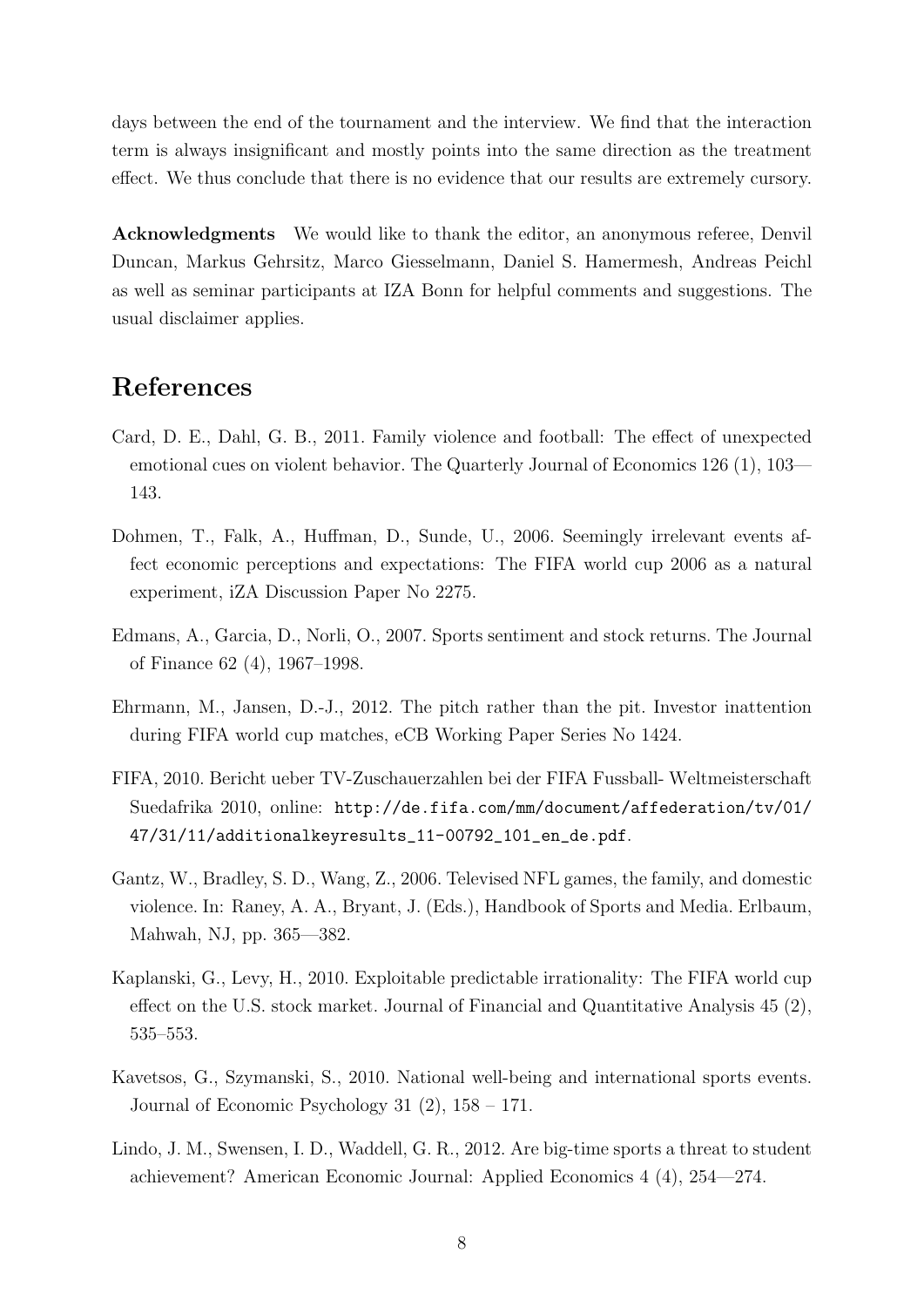- <span id="page-11-0"></span>Lozano, F. A., 2011. The flexibility of the workweek in the United States: Evidence from the FIFA World Cup. Economic Inquiry 49 (2), 512—529.
- <span id="page-11-3"></span>Rees, D. I., Schnepel, K. T., 2009. College football games and crime. Journal of Sports Economics 10 (1), 68—86.
- <span id="page-11-1"></span>Scholtens, B., Peenstra, W., 2009. Scoring on the stock exchange? The effect of football matches on stock market returns: an event study. Applied Economics 41 (25), 3231– 3237.
- <span id="page-11-5"></span>Schüller, S., 2012. The effects of  $9/11$  on attitudes toward immigration and the moderating role of education, iZA Discussion Paper No. 7052.
- <span id="page-11-4"></span>SOEP, 2011. Socio Economic Panel, Data for years 1984-2010, Version 27, doi:10.5684/soep.v27.
- <span id="page-11-2"></span>Thoursie, P. S., 2004. Reporting sick: are sporting events contagious? Journal of Applied Econometrics 19 (6), 809—823.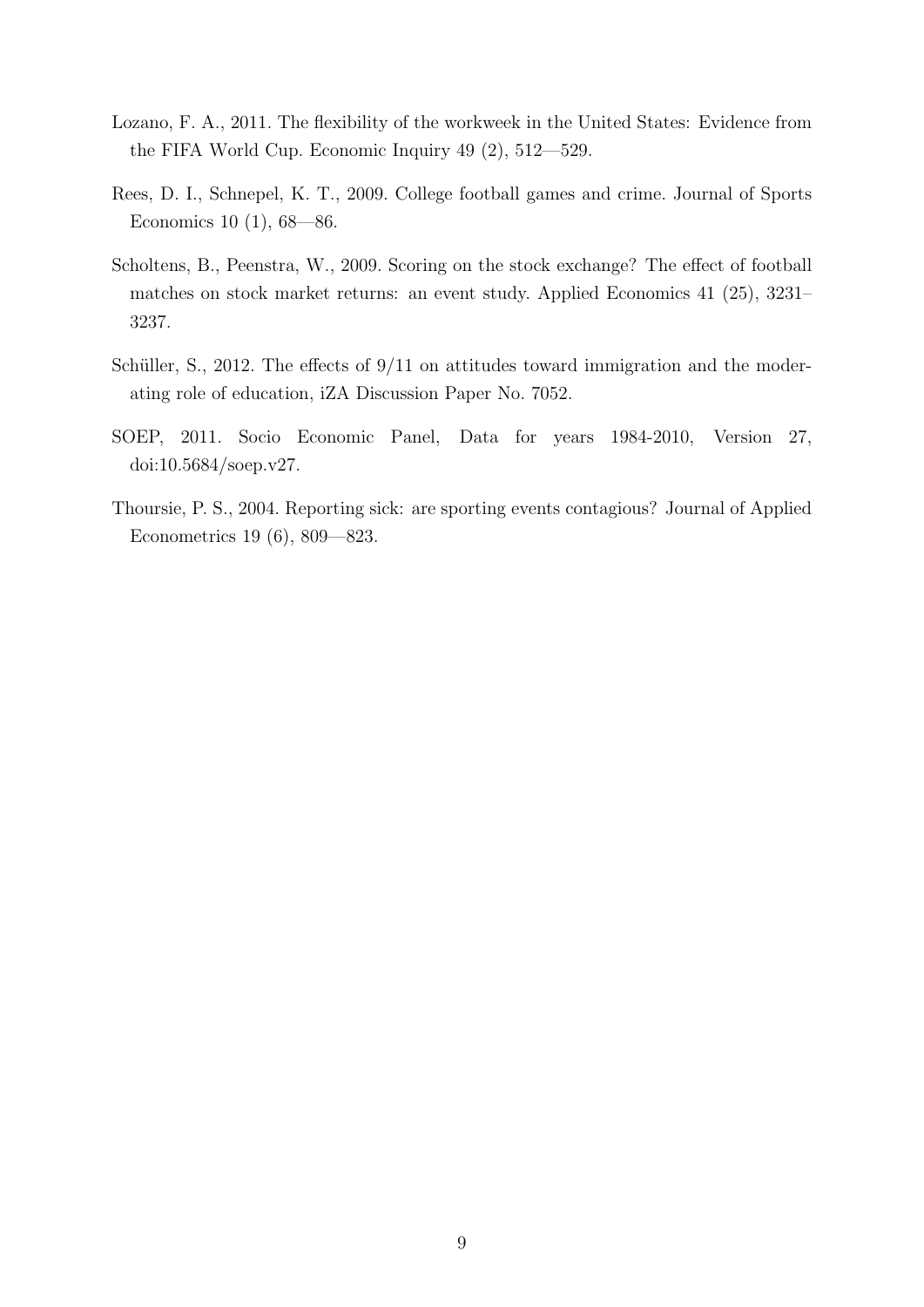## Appendices

## <span id="page-12-0"></span>A Summary Statistics

| Variable          |       | Treated $(N=914)$ |     | Control $(N=11902)$ |       |       |
|-------------------|-------|-------------------|-----|---------------------|-------|-------|
|                   | mean  | sd                | N   | mean                | sd    | N     |
| intention         | 3.11  | 1.44              | 798 | 3.14                | 1.46  | 10528 |
| diffic find job   | 1.74  | 0.57              | 691 | 1.71                | 0.55  | 9613  |
| reservation       | 7.09  | 0.43              | 401 | 7.05                | 0.40  | 5209  |
| hours             | 3.38  | 0.43              | 89  | 3.38                | 0.51  | 1050  |
| work full-time    | 0.78  | 0.41              | 653 | 0.84                | 0.37  | 8581  |
| life satisfy      | 5.94  | 2.11              | 909 | 5.73                | 2.09  | 11871 |
| health status     | 3.24  | 1.04              | 830 | 3.27                | 1.00  | 11088 |
| pers worries      | 1.54  | 0.65              | 908 | 1.53                | 0.63  | 11838 |
| gen worries       | 1.73  | 0.65              | 905 | 1.60                | 0.62  | 11836 |
| female            | 0.51  | 0.50              | 914 | 0.52                | 0.50  | 11902 |
| age               | 40.65 | 13.30             | 914 | 41.93               | 12.90 | 11902 |
| married           | 0.46  | 0.50              | 914 | 0.54                | 0.50  | 11902 |
| separated         | 0.05  | 0.21              | 914 | 0.03                | 0.17  | 11902 |
| single            | 0.31  | 0.46              | 914 | 0.28                | 0.45  | 11902 |
| divorced          | 0.15  | 0.36              | 914 | 0.13                | 0.33  | 11902 |
| widowed           | 0.02  | 0.14              | 914 | 0.02                | 0.15  | 11902 |
| medium skilled    | 0.61  | 0.49              | 914 | 0.66                | 0.47  | 11902 |
| low skilled       | 0.24  | 0.42              | 914 | 0.20                | 0.40  | 11902 |
| local unemp. rate | 10.72 | 4.09              | 914 | 14.20               | 5.25  | 11902 |

Table A.1: Summary Statistics. Unemployed Individuals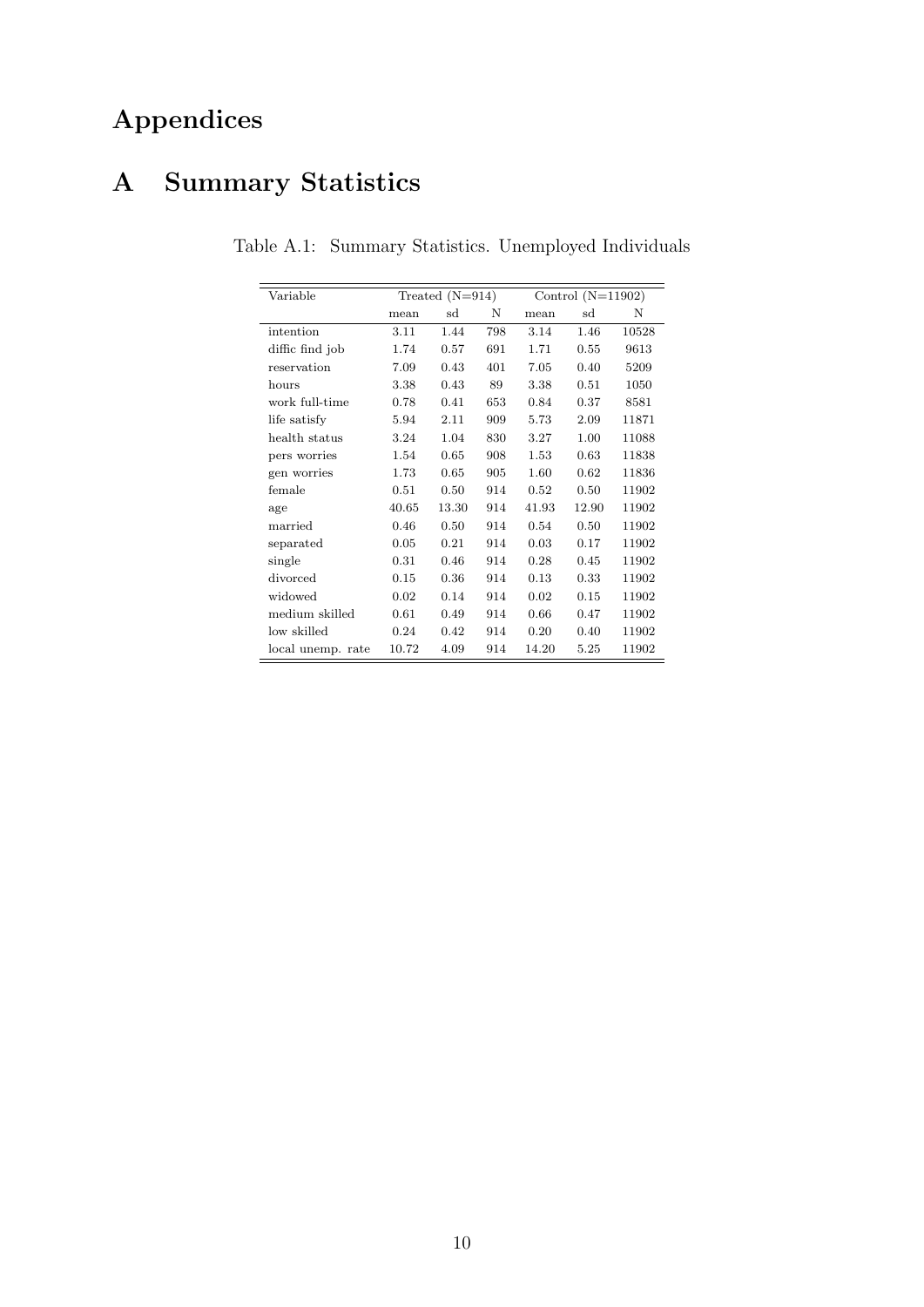## B Variables Description

| Variable              | <b>SOEP</b><br>2010       | Survey Question                                                                                                                                                      | Coding                                                                                                      |
|-----------------------|---------------------------|----------------------------------------------------------------------------------------------------------------------------------------------------------------------|-------------------------------------------------------------------------------------------------------------|
| Intention             | bap10 $\&$<br>$b$ ap $11$ | When do you intend to work again?                                                                                                                                    | 0: never, 1: in more than $5$ years,<br>2: in 2-5 years, 3: within the next<br>year, 4: as soon as possible |
| Type of work          | bap12                     | What type of job are you interested in?                                                                                                                              | 1: full-time, 0: part-time or indif-<br>ferent                                                              |
| Difficulty            | $b$ ap $13$               | If you were looking for a job now: How easy<br>would it be for you to find a job?                                                                                    | 1: virtually impossible. 2: diffi-<br>cult, 3: easy                                                         |
| Reservation           | bap15                     | How high would your monthly net income<br>be so that you would accept a job offer?                                                                                   | in EUR, deflated, logged                                                                                    |
| Desired hours         | bap56                     | If you were free to choose your number of<br>working hours, taking into account poten-<br>tial changes in income: How many hours<br>per week would you like to work? | logged                                                                                                      |
| Perceived<br>health   | bap87                     | How would you describe your current<br>health condition?                                                                                                             | 1: bad, 2: not very good, 3: satis-<br>fying, $4$ : good, $5$ : very good                                   |
| Well-being            | bap160                    | We would like to ask for your general sat-<br>isfaction with life                                                                                                    | $0:$ Low to 10: High                                                                                        |
| Personal wor-<br>ries | bap13001                  | How about the following issues $-$ are you<br>worried about: your personal economic sit-<br>uation                                                                   | 1: big worries, $2$ : some worries, $3$ :<br>no worries                                                     |
| Economic wor-<br>ries | bap13002                  | How about the following issues $-$ are you<br>worried about: the general economic situa-<br>tion                                                                     | 1: big worries, $2$ : some worries, $3$ :<br>no worries                                                     |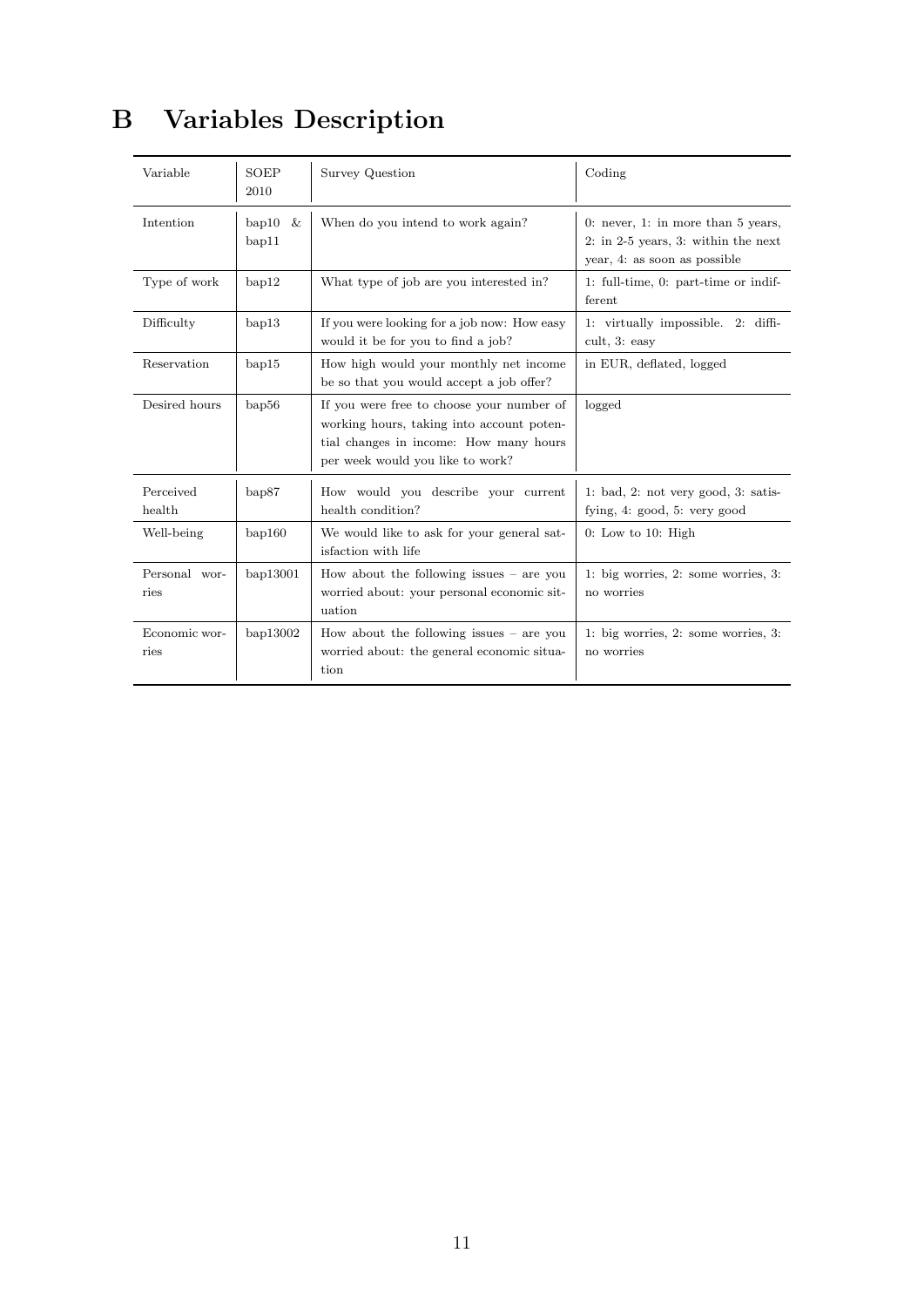## C Detailed Regression Results Baseline

| Dependent variable<br>treatment<br>local unemp. rate<br>holiday<br>days until holid.<br>days after holid.<br>used holid.<br>remaining holid.<br>sunshine<br>rain<br>(0.007)<br>$-0.008*$<br>temperature<br>sunshine squared | $\!$ intention<br>$0.819***$<br>(0.157)<br>$0.032***$<br>(0.004)<br>$3.031*$<br>(1.645) | diffic find job<br>reservation<br>$0.149**$<br>$0.508***$<br>(0.071)<br>(0.067)<br>$-0.006***$<br>$-0.013***$<br>(0.001)<br>(0.001) | hours<br>0.147<br>(0.200)<br>$0.017***$ | work full-time<br>$0.249***$<br>(0.052)<br>$0.010***$ |
|-----------------------------------------------------------------------------------------------------------------------------------------------------------------------------------------------------------------------------|-----------------------------------------------------------------------------------------|-------------------------------------------------------------------------------------------------------------------------------------|-----------------------------------------|-------------------------------------------------------|
|                                                                                                                                                                                                                             |                                                                                         |                                                                                                                                     |                                         |                                                       |
|                                                                                                                                                                                                                             |                                                                                         |                                                                                                                                     |                                         |                                                       |
|                                                                                                                                                                                                                             |                                                                                         |                                                                                                                                     |                                         |                                                       |
|                                                                                                                                                                                                                             |                                                                                         |                                                                                                                                     |                                         |                                                       |
|                                                                                                                                                                                                                             |                                                                                         |                                                                                                                                     | (0.004)                                 | (0.001)                                               |
|                                                                                                                                                                                                                             |                                                                                         | 0.256<br>$-1.133$                                                                                                                   | $-1.926$                                | $-0.488$                                              |
|                                                                                                                                                                                                                             |                                                                                         | (0.766)<br>(0.751)                                                                                                                  | (1.248)                                 | (0.574)                                               |
|                                                                                                                                                                                                                             | 0.001                                                                                   | $0.001*$<br>$-0.000$                                                                                                                | 0.001                                   | 0.000                                                 |
|                                                                                                                                                                                                                             | (0.001)                                                                                 | (0.000)<br>(0.000)                                                                                                                  | (0.001)                                 | (0.000)                                               |
|                                                                                                                                                                                                                             | $-0.009$                                                                                | $-0.000$<br>$-0.003$                                                                                                                | 0.003                                   | $0.001\,$                                             |
|                                                                                                                                                                                                                             | (0.006)                                                                                 | (0.002)<br>(0.002)                                                                                                                  | (0.004)                                 | (0.002)                                               |
|                                                                                                                                                                                                                             | $-0.078**$                                                                              | $-0.008$<br>$\,0.023\,$                                                                                                             | $0.050*$                                | $0.011\,$                                             |
|                                                                                                                                                                                                                             | (0.039)                                                                                 | (0.018)<br>(0.017)                                                                                                                  | (0.030)                                 | (0.013)                                               |
|                                                                                                                                                                                                                             | $-0.071*$                                                                               | $-0.002$<br>0.025                                                                                                                   | 0.045                                   | $\,0.012\,$                                           |
|                                                                                                                                                                                                                             | (0.039)                                                                                 | (0.018)<br>(0.018)                                                                                                                  | (0.029)                                 | (0.013)                                               |
|                                                                                                                                                                                                                             | $-0.003$                                                                                | $-0.001$<br>0.005                                                                                                                   | 0.019                                   | $0.001\,$                                             |
|                                                                                                                                                                                                                             | (0.011)                                                                                 | (0.005)<br>(0.004)                                                                                                                  | (0.012)                                 | (0.003)                                               |
|                                                                                                                                                                                                                             | $-0.005$                                                                                | 0.000<br>0.004                                                                                                                      | $-0.011$                                | $0.001\,$                                             |
|                                                                                                                                                                                                                             |                                                                                         | (0.003)<br>(0.003)                                                                                                                  | (0.011)                                 | (0.002)                                               |
|                                                                                                                                                                                                                             |                                                                                         | $-0.003**$<br>$-0.002$                                                                                                              | 0.002                                   | $0.001\,$                                             |
|                                                                                                                                                                                                                             | (0.004)                                                                                 | (0.002)<br>(0.002)                                                                                                                  | (0.006)                                 | (0.001)                                               |
|                                                                                                                                                                                                                             | $-0.000$                                                                                | $-0.000$<br>$-0.000$                                                                                                                | $-0.002$                                | $-0.000$                                              |
|                                                                                                                                                                                                                             | (0.001)                                                                                 | (0.000)<br>(0.000)                                                                                                                  | (0.001)                                 | (0.000)                                               |
| rain squared                                                                                                                                                                                                                | 0.000                                                                                   | 0.000<br>$-0.000$                                                                                                                   | 0.000                                   | $-0.000$                                              |
|                                                                                                                                                                                                                             | (0.000)                                                                                 | (0.000)<br>(0.000)                                                                                                                  | (0.001)                                 | (0.000)                                               |
| temperature squared                                                                                                                                                                                                         | 0.000                                                                                   | $0.000**$<br>$-0.000$                                                                                                               | 0.000                                   | $-0.000$                                              |
|                                                                                                                                                                                                                             | (0.000)                                                                                 | (0.000)<br>(0.000)                                                                                                                  | (0.000)                                 | (0.000)                                               |
| january                                                                                                                                                                                                                     | $-0.968$                                                                                | 0.230<br>0.300                                                                                                                      | 0.256                                   | $-0.001$                                              |
|                                                                                                                                                                                                                             | (0.723)                                                                                 | (0.357)<br>(0.270)                                                                                                                  | (0.556)                                 | (0.196)                                               |
| february                                                                                                                                                                                                                    | $-0.905$                                                                                | 0.280<br>0.314                                                                                                                      | 0.303                                   | 0.006                                                 |
|                                                                                                                                                                                                                             | (0.718)                                                                                 | (0.355)<br>(0.267)                                                                                                                  | (0.550)                                 | (0.194)                                               |
| $_{\mathrm{march}}$                                                                                                                                                                                                         | $-0.818$                                                                                | 0.316<br>$0.318\,$                                                                                                                  | $\,0.358\,$                             | $\,0.025\,$                                           |
|                                                                                                                                                                                                                             | (0.713)                                                                                 | (0.354)<br>(0.265)                                                                                                                  | (0.542)                                 | (0.193)                                               |
| april                                                                                                                                                                                                                       | $-0.647$                                                                                | 0.343<br>$0.316\,$                                                                                                                  | 0.455                                   | $0.020\,$                                             |
|                                                                                                                                                                                                                             | (0.709)                                                                                 | (0.353)<br>(0.263)                                                                                                                  | (0.534)                                 | (0.192)                                               |
| may                                                                                                                                                                                                                         | $-0.605$                                                                                | 0.342<br>$\,0.325\,$                                                                                                                | 0.443                                   | $0.071\,$                                             |
|                                                                                                                                                                                                                             | (0.706)                                                                                 | (0.352)<br>(0.263)                                                                                                                  | (0.530)                                 | (0.192)                                               |
| june                                                                                                                                                                                                                        | $-0.658$                                                                                | 0.322<br>$0.267\,$                                                                                                                  | $\,0.539\,$                             | $\,0.046\,$                                           |
|                                                                                                                                                                                                                             | (0.686)                                                                                 | (0.347)<br>(0.257)                                                                                                                  | (0.497)                                 | (0.186)                                               |
|                                                                                                                                                                                                                             | $-1.359**$                                                                              | 0.133<br>$-0.067$                                                                                                                   | $0.302\,$                               | $-0.174$                                              |
| july                                                                                                                                                                                                                        |                                                                                         |                                                                                                                                     |                                         | (0.183)                                               |
| (0.673)<br>$-1.291**$<br>august                                                                                                                                                                                             |                                                                                         | (0.342)<br>(0.252)                                                                                                                  | (0.490)                                 |                                                       |

#### Table C.1: Effects on motivational variables: baseline

continues on next page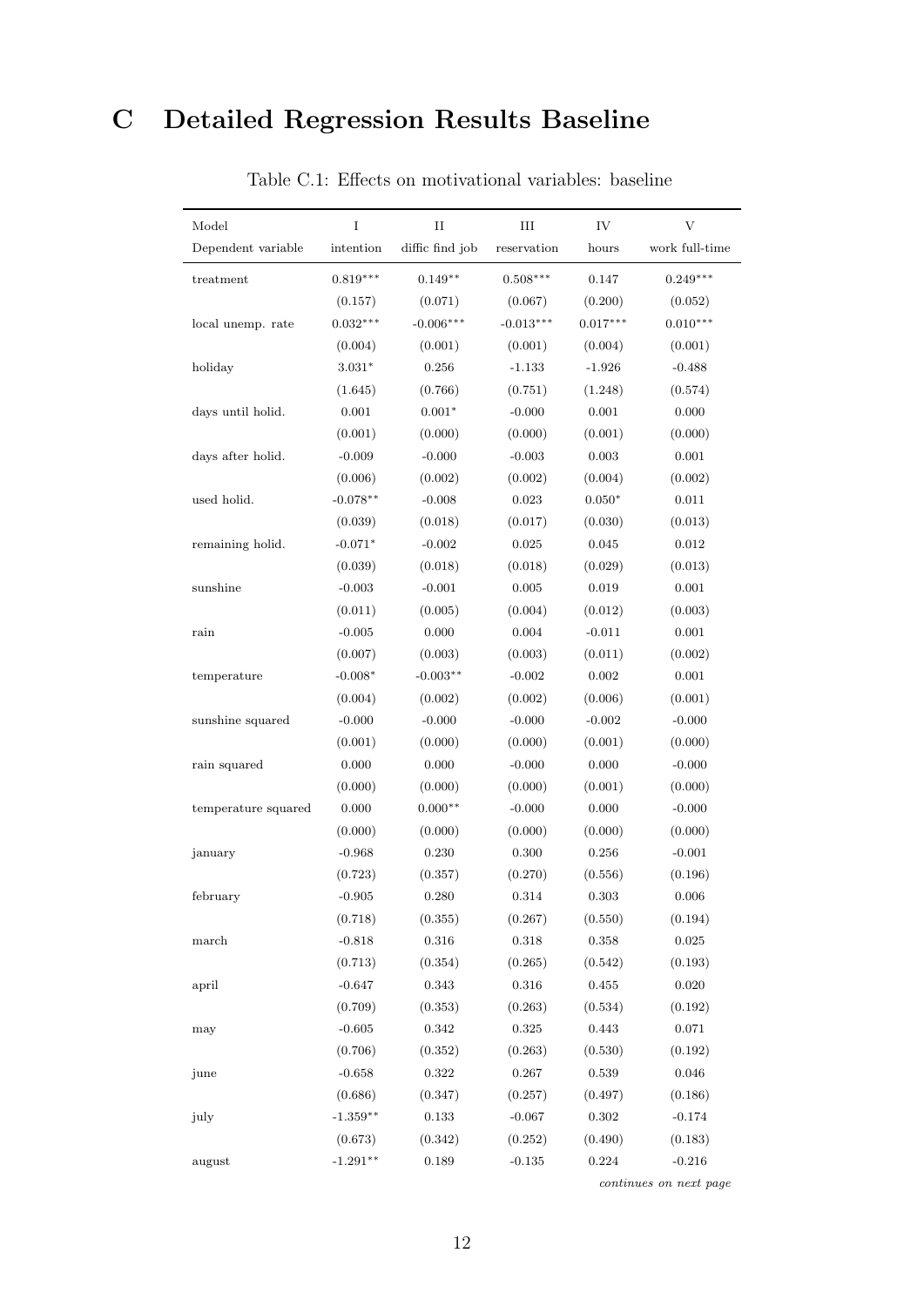|                         | (0.641)     | (0.333)     | (0.243)     | (0.468)     | (0.174)        |
|-------------------------|-------------|-------------|-------------|-------------|----------------|
| september               | $-1.084*$   | $\,0.335\,$ | $-0.131$    | $\rm 0.202$ | $-0.166$       |
|                         | (0.582)     | (0.306)     | (0.216)     | (0.530)     | (0.155)        |
| october                 | $-0.882**$  | $0.307\,$   | $-0.081$    | $\rm 0.303$ | $-0.240**$     |
|                         | (0.430)     | (0.255)     | (0.157)     | (0.268)     | (0.105)        |
| november                | $-0.581$    | 0.262       | $0.108\,$   | $0.250\,$   | $-0.237**$     |
|                         | (0.411)     | (0.274)     | (0.182)     | (0.208)     | (0.112)        |
| 1984                    | $0.236*$    |             |             |             | 0.066          |
|                         | (0.126)     |             |             |             | (0.041)        |
| 1986                    | 0.110       |             |             | $-0.312**$  | $-0.017$       |
|                         | (0.129)     |             |             | (0.155)     | (0.041)        |
| 1990                    | $-0.238$    |             |             | $-0.047$    |                |
|                         | (0.148)     |             |             | (0.091)     |                |
| 1992                    | $-0.150$    | $-0.051$    |             | $-0.342*$   | 0.006          |
|                         | (0.114)     | (0.056)     |             | (0.205)     | (0.036)        |
| 1994                    | $-0.087$    | $-0.032$    | $0.137***$  | $\,0.028\,$ | 0.033          |
|                         | (0.110)     | (0.055)     | (0.026)     | (0.087)     | (0.035)        |
| 1996                    | $-0.236**$  | $-0.023$    | $0.194***$  |             | $0.072**$      |
|                         | (0.112)     | (0.056)     | (0.028)     |             | (0.034)        |
| 1998                    | $-0.300***$ | $-0.072$    | $0.184***$  | $-0.301***$ | $\,0.036\,$    |
|                         | (0.114)     | (0.056)     | (0.026)     | (0.112)     | (0.035)        |
| 2000                    | $-0.375***$ | $-0.068$    | $0.138***$  | $-0.254**$  | $0.058^{\ast}$ |
|                         | (0.111)     | (0.056)     | (0.026)     | (0.104)     | (0.035)        |
| 2002                    | $-0.029$    | $-0.037$    | $0.191***$  | $-0.262**$  | $\,0.042\,$    |
|                         | (0.108)     | (0.055)     | (0.027)     | (0.101)     | (0.034)        |
| 2004                    | 0.085       | $\,0.021\,$ | $0.120***$  | $-0.157*$   | 0.031          |
|                         | (0.108)     | (0.055)     | (0.027)     | (0.092)     | (0.034)        |
| 2006                    | $-0.028$    | $-0.035$    | $0.090***$  | $-0.203**$  | $0.004\,$      |
|                         | (0.107)     | (0.056)     | (0.027)     | (0.092)     | (0.034)        |
| 2008                    | 0.026       | 0.004       | $-0.021$    | $-0.137$    | 0.011          |
|                         | (0.109)     | (0.056)     | (0.029)     | (0.087)     | (0.035)        |
| 2010                    | 0.152       | $-0.028$    | $0.051*$    | $-0.154*$   | 0.023          |
|                         | (0.108)     | (0.056)     | (0.027)     | (0.088)     | (0.035)        |
| constant                | $3.476***$  | $1.449***$  | $6.855***$  | $2.835***$  | $0.598***$     |
|                         | (0.714)     | (0.356)     | (0.261)     | (0.521)     | (0.195)        |
| Adjusted $\mathbb{R}^2$ | 0.020       | 0.008       | $\,0.044\,$ | 0.024       | 0.023          |
| Observations            | 11326       | 10304       | 5610        | 1139        | 9234           |

continued from previous page

OLS Regressions. Robust standard errors in parentheses are clustered for individuals. Significance levels:  $* < 0.10, ** < 0.05, *** < 0.01$ . Data: SOEP 1984 – 2010. The table displays the effects of soccer tournaments (treatment) based on equation (1). The dependent variable is different in each model. The sample consists of unemployed individuals. Panel A in Table 1 is based on this regression table.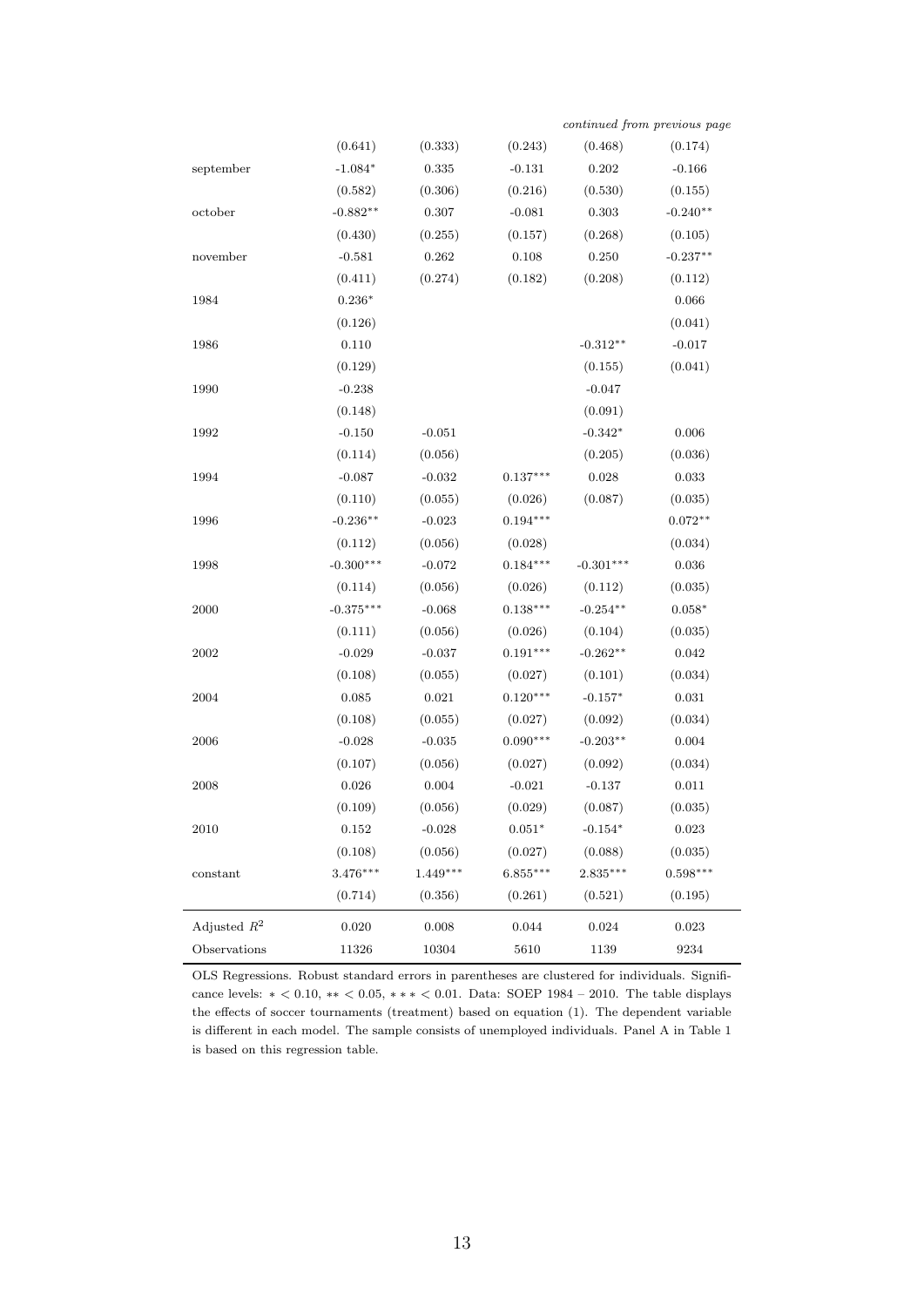| Model               | $\rm I$      | $\rm II$      | III          | IV          |
|---------------------|--------------|---------------|--------------|-------------|
| Dependent variable  | life satisfy | health status | pers worries | gen worries |
| treatment           | $-0.771$     | $0.922***$    | 0.063        | $-0.574***$ |
|                     | (0.696)      | (0.118)       | (0.441)      | (0.210)     |
| local unemp. rate   | $-0.046***$  | $0.012***$    | $-0.010***$  | $-0.011***$ |
|                     | (0.005)      | (0.003)       | (0.002)      | (0.001)     |
| holiday             | 2.177        | 0.713         | 0.880        | $-0.181$    |
|                     | (2.487)      | (1.319)       | (0.758)      | (0.760)     |
| days until holid.   | $-0.001$     | 0.000         | $-0.000$     | 0.000       |
|                     | (0.001)      | (0.001)       | (0.000)      | (0.000)     |
| days after holid.   | 0.003        | 0.001         | 0.001        | $-0.000$    |
|                     | (0.007)      | (0.004)       | (0.002)      | (0.002)     |
| used holid.         | $-0.057$     | $-0.021$      | $-0.020$     | 0.004       |
|                     | (0.059)      | (0.031)       | (0.018)      | (0.018)     |
| remaining holid.    | $-0.047$     | $-0.018$      | $-0.020$     | 0.004       |
|                     | (0.058)      | (0.031)       | (0.018)      | (0.017)     |
| sunshine            | $-0.002$     | $0.013*$      | $-0.007$     | $-0.005$    |
|                     | (0.015)      | (0.008)       | (0.005)      | (0.004)     |
| rain                | 0.006        | 0.007         | 0.003        | $-0.001$    |
|                     | (0.011)      | (0.005)       | (0.003)      | (0.003)     |
| temperature         | $0.014**$    | 0.002         | $-0.001$     | $-0.003*$   |
|                     | (0.006)      | (0.003)       | (0.002)      | (0.002)     |
| sunshine squared    | $-0.001$     | $-0.001**$    | 0.001        | 0.000       |
|                     | (0.001)      | (0.001)       | (0.000)      | (0.000)     |
| rain squared        | $-0.001$     | $-0.000$      | $-0.000$     | 0.000       |
|                     | (0.001)      | (0.000)       | (0.000)      | (0.000)     |
| temperature squared | $-0.000$     | $-0.000$      | 0.000        | 0.000       |
|                     | (0.000)      | (0.000)       | (0.000)      | (0.000)     |
| january             | $-1.225$     | 0.151         | $-0.221$     | $-0.835*$   |
|                     | (1.377)      | (0.575)       | (0.600)      | (0.447)     |
| february            | $-1.253$     | $\rm 0.213$   | $-0.196$     | $-0.842*$   |
|                     | (1.371)      | (0.571)       | (0.599)      | (0.445)     |
| march               | $-1.359$     | 0.228         | $-0.206$     | $-0.805*$   |
|                     | (1.366)      | (0.568)       | (0.598)      | (0.444)     |
| april               | $-1.390$     | 0.219         | $-0.230$     | $-0.763*$   |
|                     | (1.362)      | (0.566)       | (0.597)      | (0.443)     |
| may                 | $-1.507$     | $0.257\,$     | $-0.277$     | $-0.786*$   |
|                     | (1.357)      | (0.565)       | (0.596)      | (0.442)     |
| june                | $-1.525$     | 0.210         | $-0.159$     | $-0.663$    |
|                     | (1.342)      | (0.556)       | (0.592)      | (0.438)     |
| july                | $-0.827$     | $-0.600$      | $-0.348$     | $-0.170$    |
|                     | (1.162)      | (0.555)       | (0.397)      | (0.387)     |
| august              | $-0.808$     | $-0.557$      | $-0.364$     | $-0.089$    |
|                     | (1.129)      | (0.538)       | (0.388)      | (0.378)     |
| september           | $-0.687$     | $-0.666$      | $-0.280$     | $-0.166$    |
|                     | (1.074)      | (0.494)       | (0.369)      | (0.358)     |

Table C.2: Effects on well-being variables: baseline

continues on next page